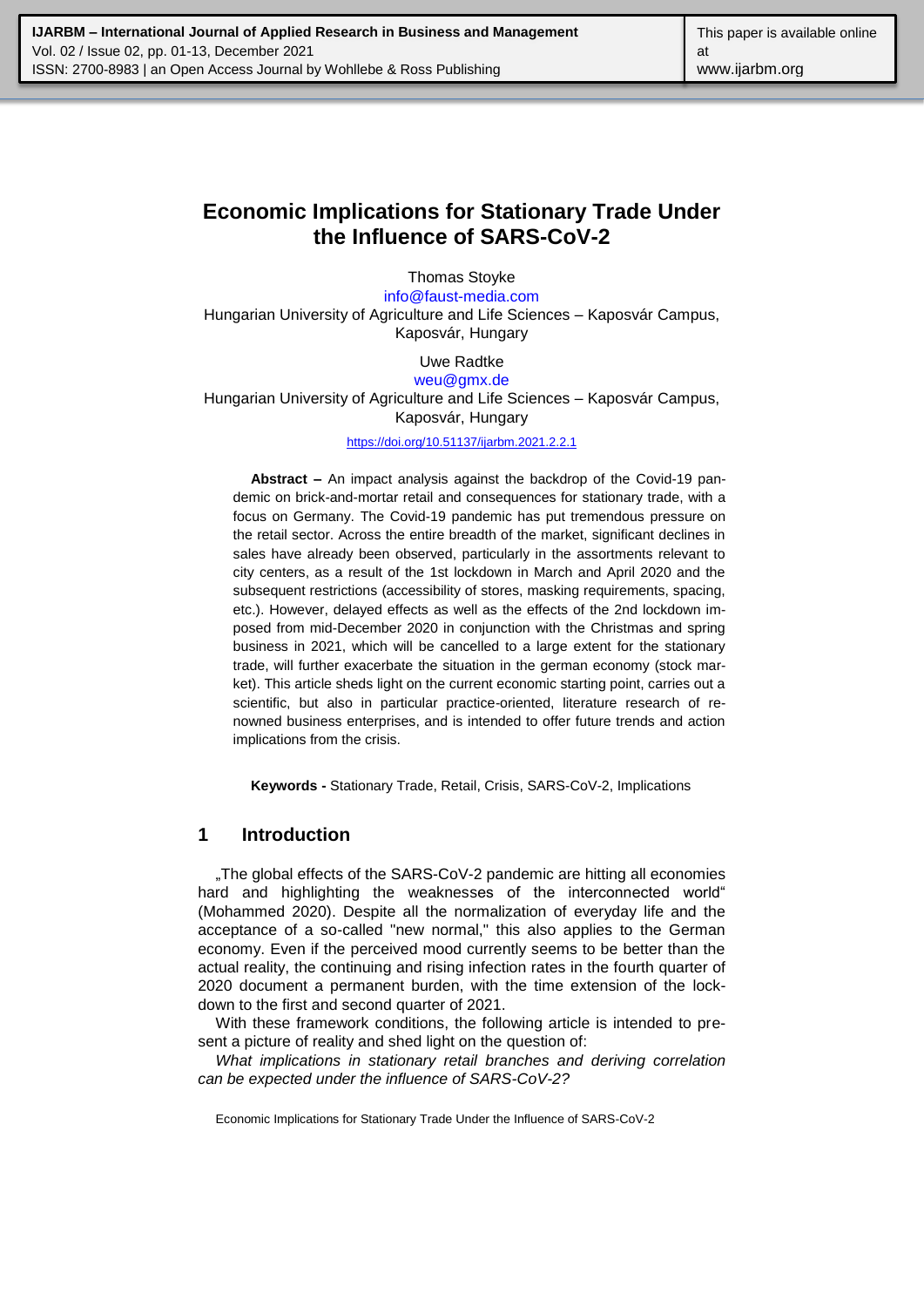Governments around the world have taken unprecedented steps to help rescue companies and entire economies - and yet Germany's gross domestic product fell by 10.1% from April to June 2020 compared with the previous quarter (Bocksch 2020; Statistisches Bundesamt 2020). In all likelihood, the measures and efforts will have to continue for several years to be able to contain the health, social and economic effects of the pandemic (Baldwin and Di Weder Mauro 2020). A purely regional view of individual countries is misleading in this respect, as the closely interconnected global economy has considerable influences and interactions regarding the international upswing but also the downturn (McKibbin and Fernando 2020).

The German economic sectors are asymmetrically affected by the pandemic. While the tourism, event management, hotel and catering sectors, for example, are exposed to a considerable threat to their existence, as is a large part of the stationary trade, the mechanical engineering and construction sectors are affected with a time lag. This trend will also continue (Börsch-Supan and Rausch Johannes) in secondary sectors such as the German pension insurance. Online retail, medical technology, food and furniture, on the other hand, are the first "winners" of the crisis.

# **2 Literature Review**

The literature review used here deals with the economic challenge of the stationary trade, caused by the Corona Pandemic in 2020 and 2021, as well as with economic expertises of recognized business companies.

| <b>Search Term</b>                         | <b>Science</b><br><b>Direct</b> | Google<br><b>Scholar</b> | <b>PubMed</b> | <b>Results after</b><br>removing du-<br>plicates |
|--------------------------------------------|---------------------------------|--------------------------|---------------|--------------------------------------------------|
| Stationary trade AND<br>covid IN YEAR 2021 | 167                             | 933                      | 167           | 881                                              |

**Table 1:** Initial results of the literature search

# **3 Material and Method**

Stationary retail has already been undergoing structural change for several years. "Innovative online providers are attacking established business concepts and securing ever larger shares of sales. The online channel advantages are relevant for many customers and they can no longer be imagined without them" (Haug 2013). This disruptive process has accelerated and become irreversible under the current conditions, as was thematized within the 12th Retail Real Estate Summit on September 28.-29., 2020.

The winners and losers of recent years can be identified in different ways. Whereas in the 1980s and 1990s German food retailers focused primarily on size, low prices and a correspondingly plain ambience in their stores, a rethink set in with the upturn in 2006/2007 (Nierhaus 2006). Among other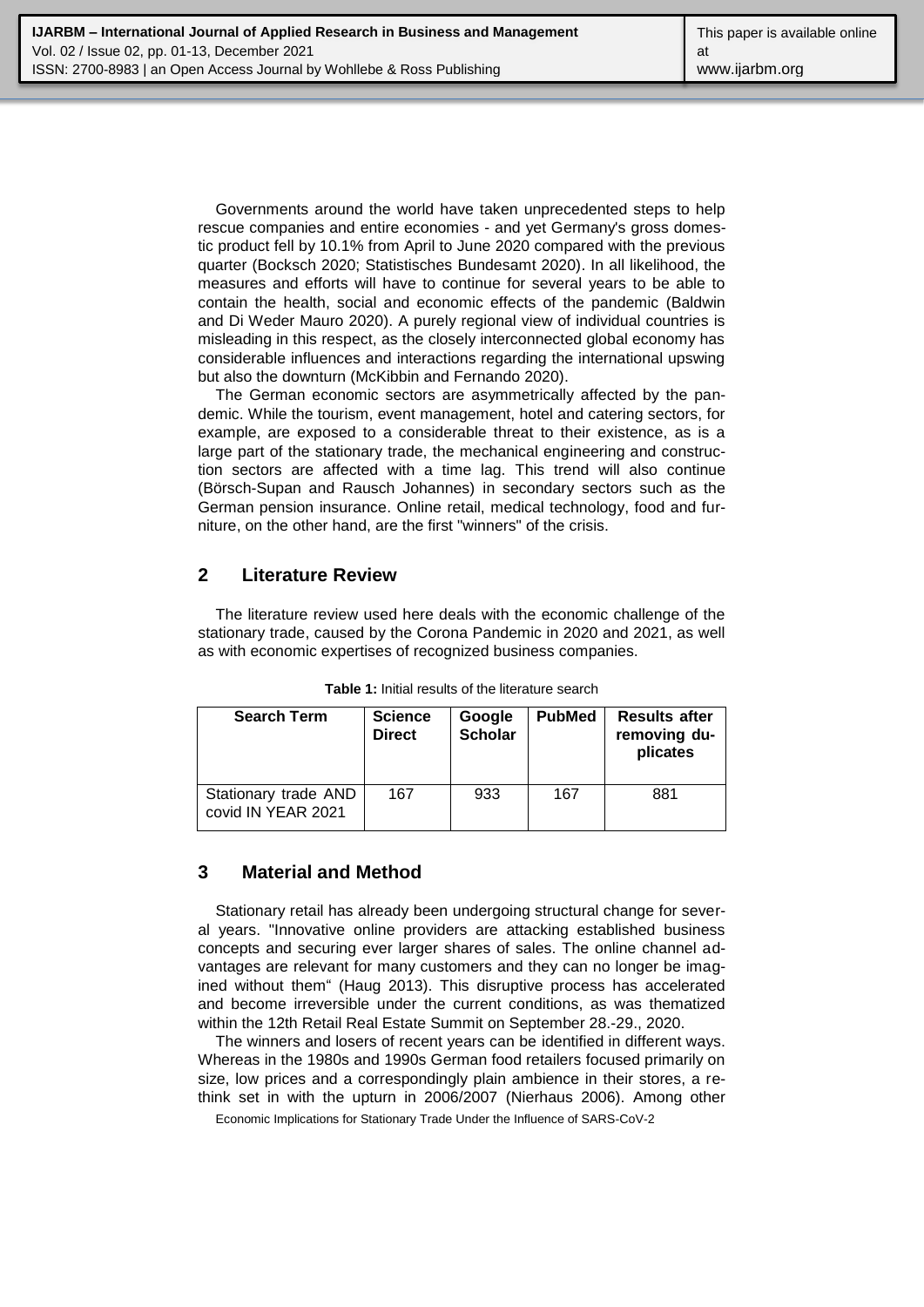things, the reworking of the point of sale, higher-value products (Adler and Wohllebe 2020), more convenience, innovation and quality were prioritized. Likewise, discounters followed this trend. Between 2008 and 2019, sales in the sector increased by 32%, according to retail expert Manuel Jahn (ACROSS | The European Placemaking Magazine 2020). Parts of the nonfood retail sector, such as the fashion industry, on the other hand, have been increasingly affected by store closures, especially in 2017. Corresponding distribution channels, such as department stores with their high fashion share and many shopping centers with their classic tenants from the sector, are following this degressive market trend. In these sectors, the pressure on rents is growing enormously. According to Jahn's estimate, the apparel sector could lose about a third of its sales by 2030. This would free up retail space - on upper floors - that would have to be rented elsewhere. This could allow other sectors, such as cinemas or cabaret, to return to the city centers and bring about a more diverse sector mix (Matkins 2021).

However, digitization with omnipresent e-commerce and almost full product availability with ever shorter delivery times with the objective of "same day delivery" will further accelerate structural change, cause downtown areas to suffer in terms of vitality, and further erode market acceptance of stationary retail.

Changing market conditions and constantly changing customer preferences make it more difficult to address and retain customers in the long term. This is also driving competitive dynamics. Around 84 percent of Britons have bought a product online in the last twelve months. No other country surveyed can boast such a high e-commerce penetration rate. The USA has a rate of around 77 percent, and in Germany it is estimated that just under three quarters of the population made a purchase online last year (Bocksch 2020).

The coronavirus pandemic is an essential threat to the established strength of brick-and-mortar retail and strategic experiential shopping (OECD 2020). Politically imposed measures, such as hygiene concepts, partial lockdowns and various forms of contact reduction are essential to contain the pandemic and, most importantly, save lives.

#### **3.1 Hypothesis**

In the wake of the coronavirus and its impact on the stationary trade, the following three hypotheses emerge.

- A. There are mostly equal general trend developments, progressive and degressive, between textile retail, retail in total as well as the German stock market.
- B. The lockdown can be seen significantly in the trend movements.
- C. Internet sales have a negative impact on textile retail.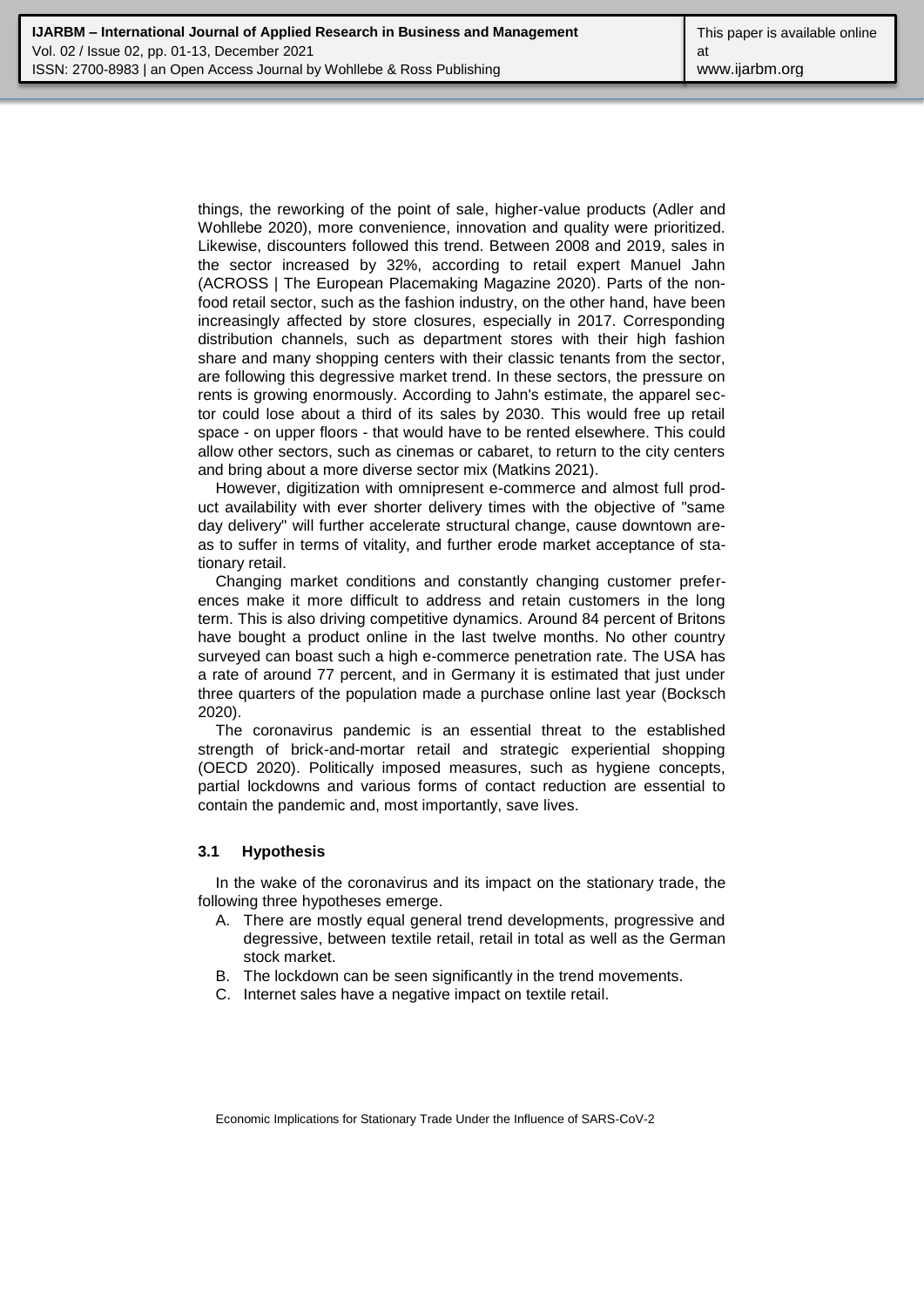

**Figure 1:** Detailed analysis during Covid-19 situation

The line chart represents how retail and sales of selected retail types change compared to the DAX. The x-axis is divided into the years from 2019 to 2021. The y-axis shows the sales in fifty thousand increments and the DAX value.

The graphs of retail in total, retail sale of textiles, retail fruits and vegetables, tabacco and tabacco products and the internettrade in total remained largely constant until 2020. The DAX was subject to slight trading-related fluctuations during this period. With the collapse of the DAX in March 2020, retail sales of textiles also collapsed significantly at the same time. The retail in total, retail fruits and vegetables and the tabacco and tabacco products remain largely unchanged. On the other hand, internettrading slightly increased from March 2020. From the middle of the year 2020, the DAX and the retail sales of textiles rose again to the normal level. The turnover of internet trade has continued to rise slightly since then.

The reason for the collapse in March 2020 was the lockdown due to the corona crisis.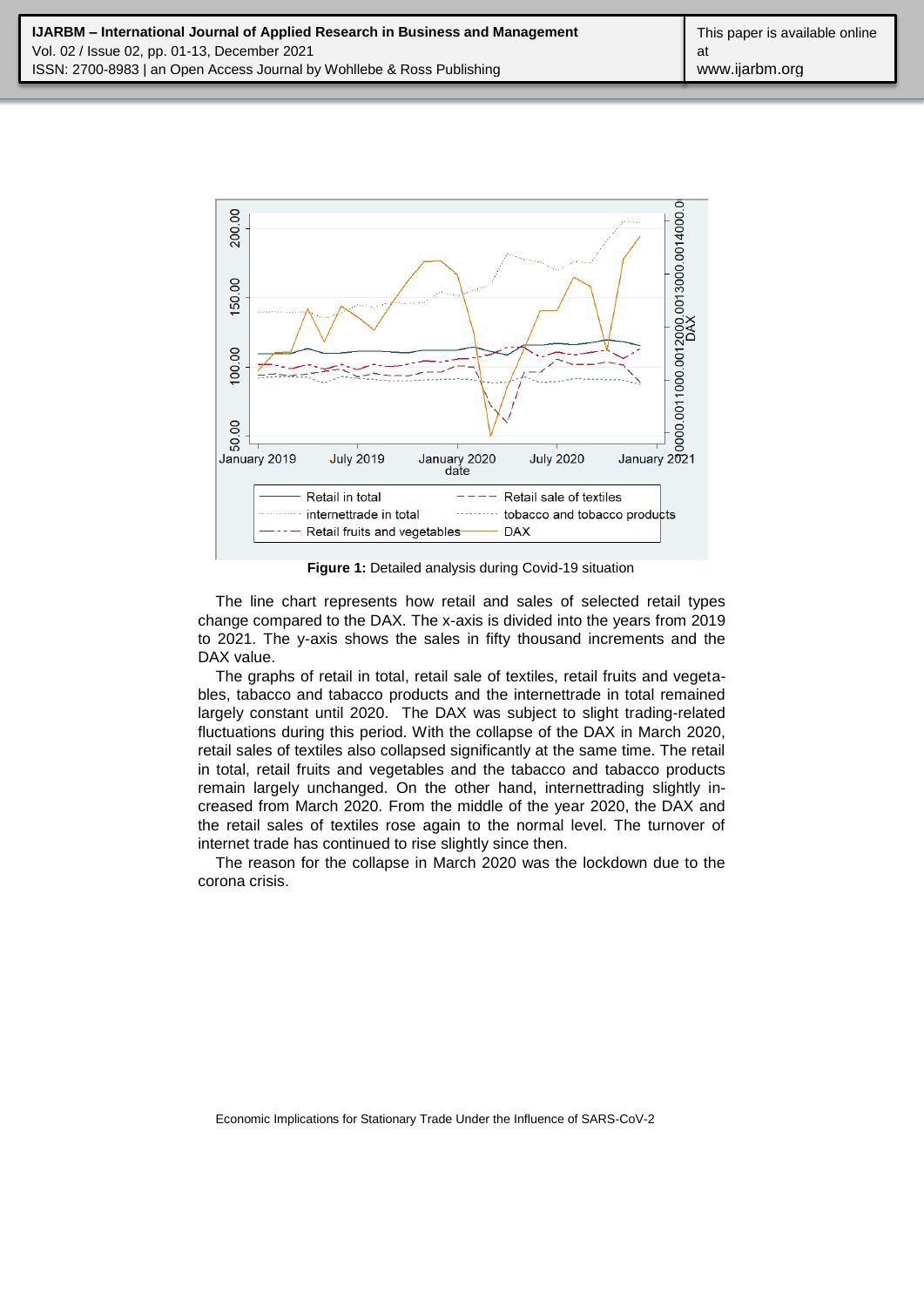#### **3.2 Research and Methology**

| Variable                       |                | Obs             | Mean     | Std. Dev.                           | Min  | Max   |  |  |  |  |
|--------------------------------|----------------|-----------------|----------|-------------------------------------|------|-------|--|--|--|--|
| Year                           |                | 16              | 2012.5   | 4.760952                            | 2005 | 2020  |  |  |  |  |
| Retailinto~l                   |                | 16              | 99.64375 | 6.767764                            | 92.5 | 115.5 |  |  |  |  |
| Retailfrui~s                   |                | 16              | 104.3313 | 8.770231                            | 96.9 | 128.5 |  |  |  |  |
| retailmeat                     |                | 16              | 110.275  | 15.27711                            | 95.3 | 145.2 |  |  |  |  |
| tobaccoand~s                   |                | 16              | 104.8    | 9.765791                            | 90.4 | 121.5 |  |  |  |  |
| fuel                           |                | 16              | 104.2625 | 6.193209                            | 95.6 | 112.9 |  |  |  |  |
| Retailsale~s                   |                | 16              | 105,7438 | 7.917236                            | 94.2 | 117.8 |  |  |  |  |
| internettr~1                   |                | 16              | 89.90625 | 36.8673                             | 58.6 | 177.3 |  |  |  |  |
| internettr~s                   |                | 16              | 88.03125 | 24.21764                            | 61.5 | 136.7 |  |  |  |  |
| obs:                           | 16             |                 |          |                                     |      |       |  |  |  |  |
| vars:                          | 9              |                 |          | 13 Mar 2021 16:08                   |      |       |  |  |  |  |
| size:                          | 1,056          |                 |          |                                     |      |       |  |  |  |  |
|                                | storage        | display         | value    |                                     |      |       |  |  |  |  |
| variable name                  | type           | format          | label    | variable label                      |      |       |  |  |  |  |
| Year                           | int            | <b>&amp;tv</b>  |          | Year                                |      |       |  |  |  |  |
| Retailintotal                  | double \$14.2f |                 |          | Retail in total                     |      |       |  |  |  |  |
| Retailfruitsa~s double         |                | \$14.2f         |          | Retail fruits and <i>iggetables</i> |      |       |  |  |  |  |
| retailmeat                     |                | double $$14.2f$ |          | retail meat                         |      |       |  |  |  |  |
| tobaccoandtob~s double %14.2f  |                |                 |          | tobacco and tobacco products        |      |       |  |  |  |  |
| fuel                           |                | double $$14.2f$ |          | fuel                                |      |       |  |  |  |  |
| Retailsaleoft~s double %14.2f  |                |                 |          | Retail sale of textiles             |      |       |  |  |  |  |
| internettrade~1 double %14.2f  |                |                 |          | internettrade in total              |      |       |  |  |  |  |
| internettrade~s double \$14.2f |                |                 |          | internet trade textiles             |      |       |  |  |  |  |
|                                |                |                 |          |                                     |      |       |  |  |  |  |

Sorted by: Year

**Figure 2:** General data analysis (Statistisches Bundesamt 2021)

The data was already seasonally adjusted by the data providers. The year 2015 was the base with the value of 100. A time trend is included as yearly



**Figure 3:** Detailed analysis during Covid-19 situation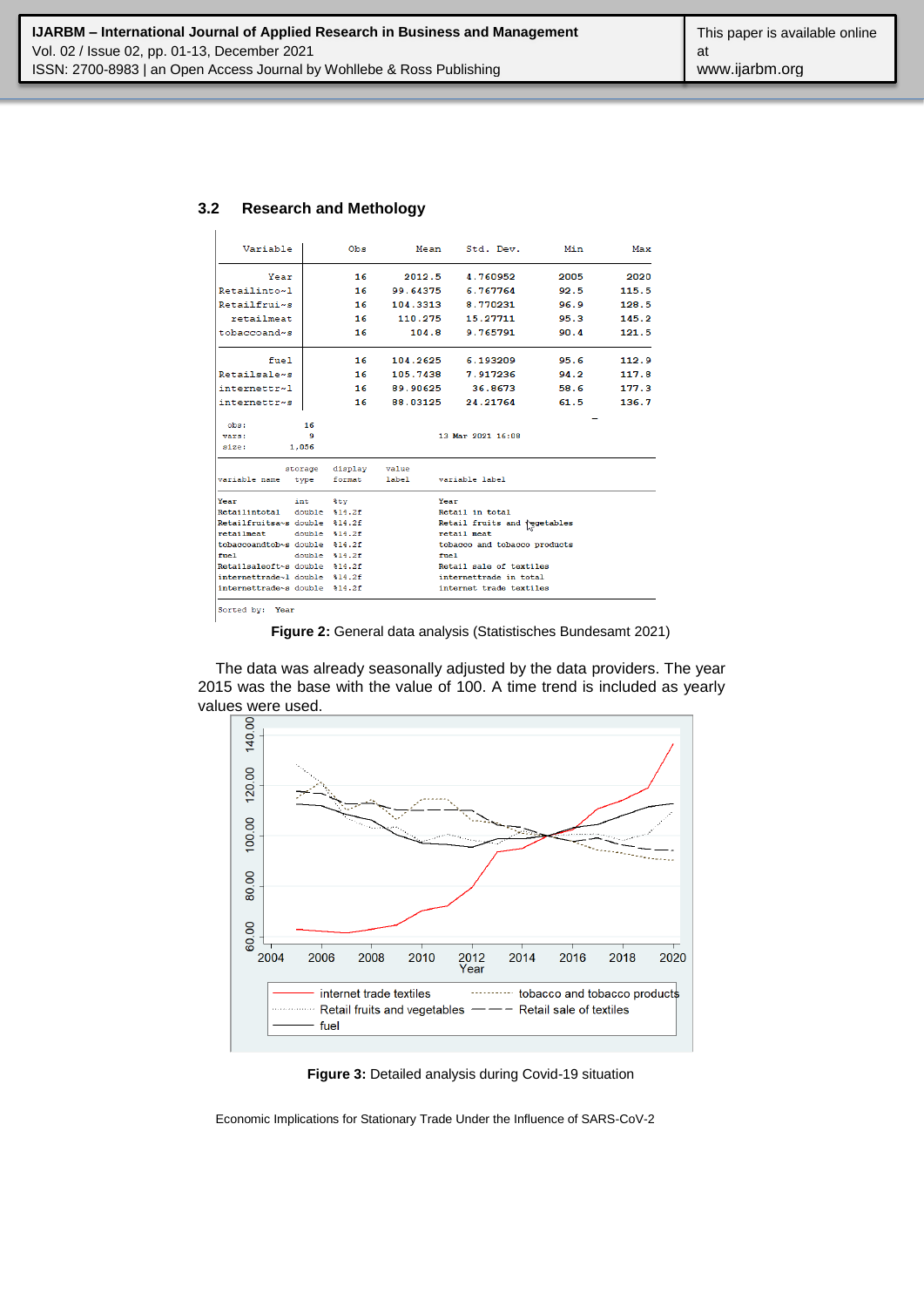The line chart represents retail and sales of selected retail types. The xaxis is divided into the years from 2004 to 2020. The y-axis shows the sales in twenty thousand steps.

The graphs of retail fruits and vegetables, fuel, tabacco and tabacco products and retail sale of textiles decreased slightly in the period under consideration from 2004 to 2020. A stagnation or negative trend can be seen in 2008 and 2009 in connection with the financial crisis. In contrast, the turnover of internet trade textiles has increased significantly since 2004 to over 130,000 in 2020. The Lehmann Brothers crisis did not affect the trade of textiles via internet.

The chart shows how internet trade is becoming increasingly important.



**Figure 4:** Boxplot, Analysis of the Retail during Covid-situation

For textile retail two outliers can be determined. Those are not exactly outliers but rather mark the month for which a "Lock-Down" was issued by the government.

### **4 Results**

For the results – a time trend is included, so only unit root was tested. As a unit root was observed, the lagged versions of Retailintotal, Retailsaleoftextiles, internettradeintotal and DAX were used for further statements.

Taking all selected retail areas into consideration, the following regression is calculated: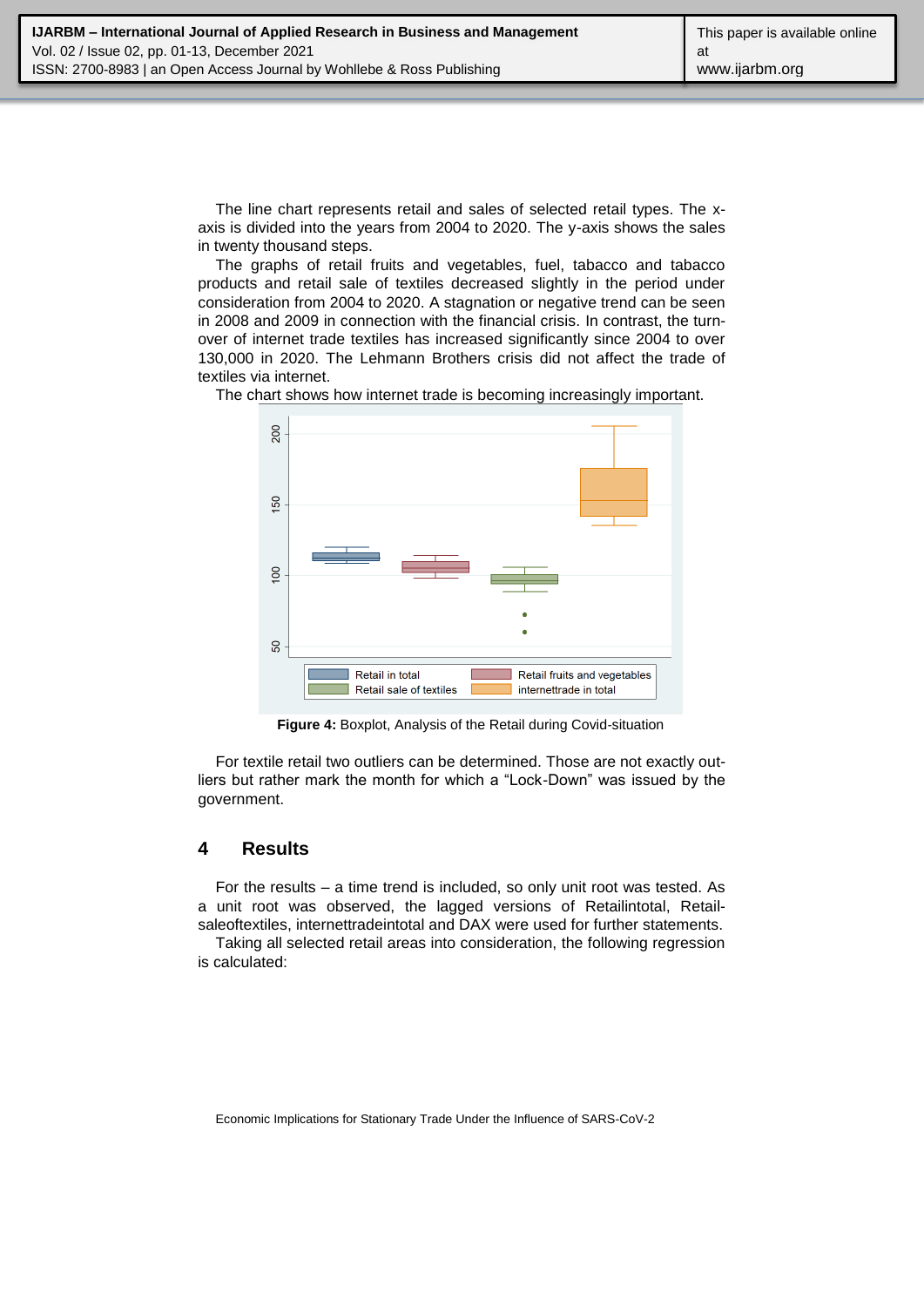|  |  |  | , reg d retail textiles dretail total d internet trade d DAX fuel tobaccoandtobaccoproducts retailmeat date |  |
|--|--|--|-------------------------------------------------------------------------------------------------------------|--|
|  |  |  |                                                                                                             |  |

| Source                    | SS.                      | df               |                          | MS        |                    | Number of $obs =$                      |          | 23                       |                      |
|---------------------------|--------------------------|------------------|--------------------------|-----------|--------------------|----------------------------------------|----------|--------------------------|----------------------|
| Model<br>Residual         | 1908.97068<br>688.301524 | 7<br>15          | 272.710097<br>45.8867683 |           | F(<br>$Prob$ > $F$ | $15) =$<br>7 <sub>r</sub><br>R-squared | $\equiv$ | 5.94<br>0.0019<br>0.7350 |                      |
| Total                     | 2597.27221               | 22<br>118.057828 |                          |           | Root MSE           | Adj $R$ -squared =                     | $=$      | 0.6113<br>6.774          |                      |
|                           | d retail textiles        |                  | Coef.                    | Std. Err. | τ                  | P >  t                                 |          |                          | [95% Conf. Interval] |
|                           | dretail total            |                  | 2.683733                 | 1.005887  | 2.67               | 0.018                                  |          | .5397354                 | 4.82773              |
|                           | d internet trade         |                  | $-.582715$               | .2707774  | $-2.15$            | 0.048                                  |          | $-1.159863$              | $-.0055667$          |
|                           | d DAX                    |                  | .0040848                 | .0019871  | 2.06               | 0.058                                  |          | $-.0001506$              | .0083203             |
|                           | fuel                     |                  | $-1.22352$               | 1.314251  | $-0.93$            | 0.367                                  |          | $-4.024779$              | 1.57774              |
| tobaccoandtobaccoproducts |                          |                  | 1.051121                 | 1.881256  | 0.56               | 0.585                                  |          | $-2.958681$              | 5.060923             |
|                           | retailmeat               |                  | .5225656                 | 1.106275  | 0.47               | 0.643                                  |          | $-1.835404$              | 2.880535             |
|                           | date                     |                  | .5134459                 | .568819   | 0.90               | 0.381                                  |          | $-.698963$               | 1.725855             |
|                           | cons                     |                  | $-377.9084$              | 550.2224  | $-0.69$            | 0.503                                  |          | $-1550.68$               | $\sqrt{94.8629}$     |

**Figure 5:** Figure of selected retail areas

As the tobacco products, fuel, meat sales and fruit and vegetable sales have no significant influence on the sales of textiles and general trends can be stated, these parameters are omitted on the equation. So Hypothesis A can be supported, there are mostly equal general trend developments, progressive and degressive, between textile retail, retail in total as well as the German stock market

According to a simple OLS regression ( $Y_i = \beta_0 + \beta_1 x_1 + \beta_2 x_2 + ... + u=$ 

With the retail sale of volume of testile as independent variable and internettradeintotal, Retailintotal and DAX as dependent variables, the following values were calculated:

| Source            |      | SS                       | df      | MS                       |         | Number of $obs =$                                       |             |          |                    | 23                                  |
|-------------------|------|--------------------------|---------|--------------------------|---------|---------------------------------------------------------|-------------|----------|--------------------|-------------------------------------|
| Model<br>Residual |      | 1863.48278<br>733.789427 | 4<br>18 | 465.870695<br>40.7660793 |         | 4,<br>F (<br>$Prob$ > $F$<br>R-squared<br>Adj R-squared |             | $18) =$  | =<br>$\equiv$<br>- | 11.43<br>0.0001<br>0.7175<br>0.6547 |
| Total             |      | 2597.27221               | 22      | 118.057828               |         | Root MSE                                                |             |          | ≕                  | 6.3848                              |
|                   |      |                          |         |                          |         |                                                         |             |          |                    |                                     |
| d retail texti~s  |      | Coef.                    |         | Std. Err.                | t       | P >  t                                                  |             |          |                    | [95% Conf. Interval]                |
| d internet trade  |      | $-.4530712$              |         | .2106457                 | $-2.15$ | 0.045                                                   | $-.8956213$ |          |                    | $-.0105211$                         |
| dretail total     |      | 2.99619                  |         | .5648347                 | 5.30    | 0.000                                                   |             | 1.809517 |                    | 4.182864                            |
| d DAX             |      | .0036814                 |         | .0017186                 | 2.14    | 0.046                                                   |             | .0000708 |                    | .007292                             |
|                   | date | .0756573                 |         | .2090802                 | 0.36    | 0.722                                                   | $-.3636038$ |          |                    | .5149184                            |
|                   | cons | $-54.55745$              |         | 150.3763                 | $-0.36$ | 0.721                                                   | $-370.4863$ |          |                    | 261.3714                            |

. reg d\_retail\_textiles d\_internet\_trade dretail\_total d\_DAX date

**Figure 6:** Figure of selected retail areas and DAX

This reveals the internet trade has a significant negative impact (at 5% significance level) on the textile retail. The same holds true for the DAX and the retail in total – but both have a positive impact (also at 5% significance level). The later was to be expected, the huge negative impact of internet trade on textile sales was a bit surprising. This supports hypothesis C, internet sales have a negative impact on textile retail.

For cross checking purpose a similar regression was run on the fuel price development during the 2019 and 2020 pandemic month. The outcome is almost as expected: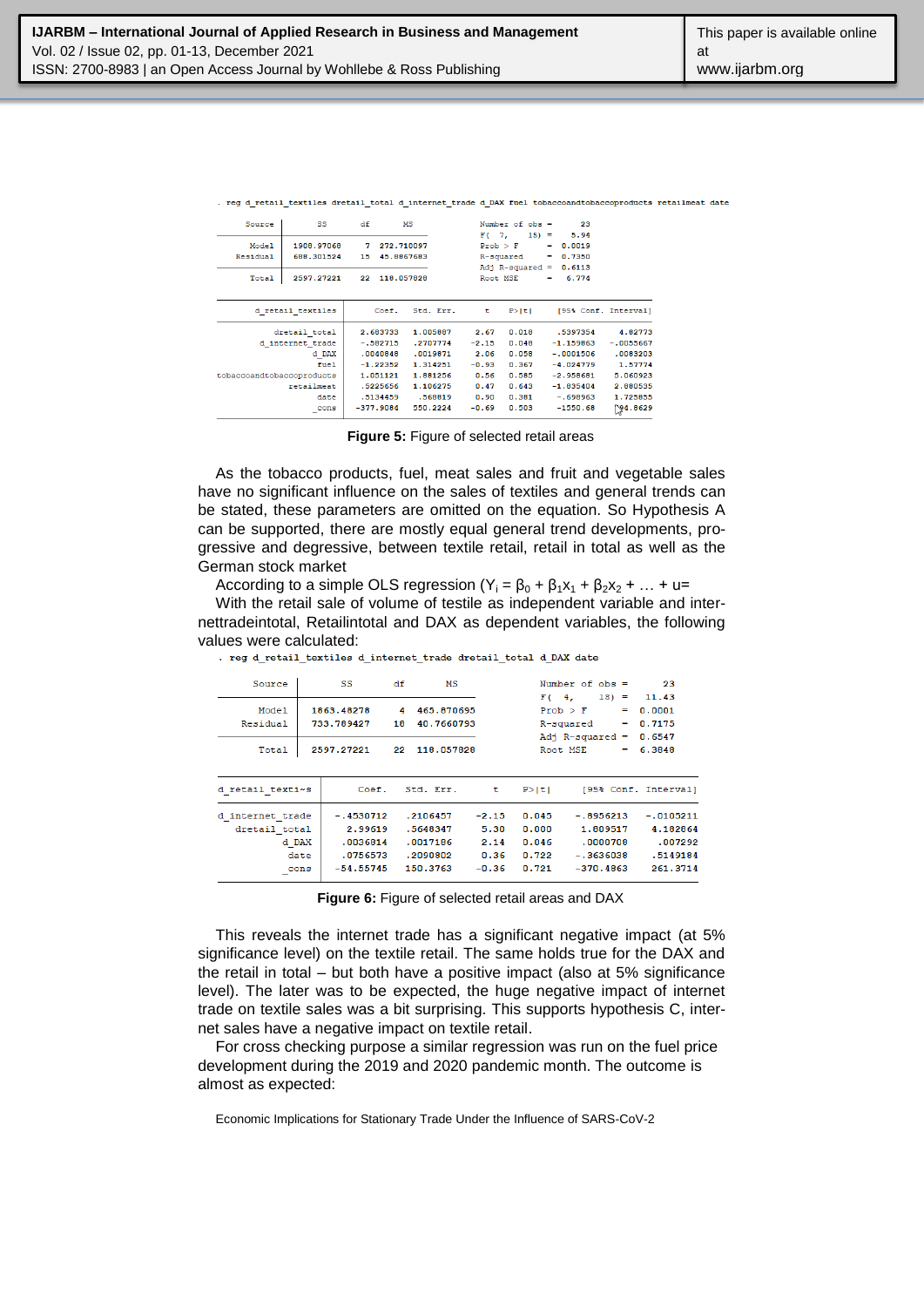|  |  | . reg fuel d DAX d internet trade d retail textiles date |  |  |  |
|--|--|----------------------------------------------------------|--|--|--|
|  |  |                                                          |  |  |  |

| Source            |       | SS          | df | MS         |         |          | Number of $obs =$  |         | 23                   |
|-------------------|-------|-------------|----|------------|---------|----------|--------------------|---------|----------------------|
|                   |       |             |    |            |         | F (      | 4,                 | $18) =$ | 2.70                 |
| Model             |       | 23.0230331  | 4  | 5.75575827 |         | Prob > F |                    | -       | 0.0637               |
| Residual          |       | 38.3760973  | 18 | 2.13200541 |         |          | R-squared          | ≕       | 0.3750               |
|                   |       |             |    |            |         |          | Adj $R$ -squared = |         | 0.2361               |
| Total             |       | 61.3991304  | 22 | 2.79086957 |         | Root MSE |                    | -       | 1.4601               |
|                   |       |             |    |            |         |          |                    |         |                      |
|                   |       |             |    |            |         |          |                    |         |                      |
|                   | fuel  | Coef.       |    | Std. Err.  | τ       | P >  t   |                    |         | [95% Conf. Interval] |
|                   |       |             |    |            |         |          |                    |         |                      |
|                   | d DAX | .0002421    |    | .0004206   | 0.58    | 0.572    | $-.0006416$        |         | .0011258             |
| d internet trade  |       | $-.0750589$ |    | .0525557   | $-1.43$ | 0.170    | $-.1854745$        |         | .0353566             |
| d retail textiles |       | .0230095    |    | .0336678   | 0.68    | 0.503    | $-.0477239$        |         | .0937429             |
|                   | date  | .1343795    |    | .0479168   | 2.80    | 0.012    | .0337101           |         | .2350488             |
|                   | cons  | 15.81481    |    | 34.46147   | 0.46    | 0.652    | W<br>$-56.58606$   |         | 88.21567             |
|                   |       |             |    |            |         |          |                    |         |                      |

**Figure 7:** Figure of selected retail areas and DAX

Unlike the sales of textiles, the fuel price is not affected by the German stock market or the internet trade.

The upward trend of internet sales was already started several years ago. A separate research would have to be performed on the reasons and starting year. It can be assumed with the usage of smartphones and the rise of global players such as PayPal and Amazon, the internet trade was fueled. Surprisingly the sales of fruits and vegetables also rose during the Lockdown starting month – again a separate research would be needed to reveal further details.

| Variable     | Obs | Mean     | Std. Dev. | Min     | Max     |
|--------------|-----|----------|-----------|---------|---------|
| mdatel       | 0   |          |           |         |         |
| mdate        | 0   |          |           |         |         |
| Retailinto~1 | 24  | 113.1583 | 3.260157  | 108.7   | 120     |
| Retailfrui~s | 24  | 105.65   | 5.131488  | 98.2    | 114.3   |
| retailmeat   | 24  | 97       | 2.550874  | 91.7    | 101.1   |
| tobaccoand~s | 24  | 90.80833 | 1.589891  | 87.6    | 93.2    |
| fuel         | 24  | 112.275  | 1.71039   | 108     | 114.9   |
| Retailsale~s | 24  | 94.65    | 9.781793  | 60      | 105.9   |
| internettr~l | 24  | 159.9625 | 21.448    | 135.3   | 205.5   |
| DAX          | 24  | 12197.77 | 879.9325  | 9935.84 | 13718.8 |
| date         | 24  | 719.5    | 7.071068  | 708     | 731     |

**Figure 8:** Figure of retail sectors and DAX

In general all hypothesizes were true and proven by the provided figures. Although not expected, the internet sales have a big stake on the retail business. Some areas were not affected by the pandemic Lockdown but simply followed an already stared downward trend. A similar downward was found for textile retail over the years already.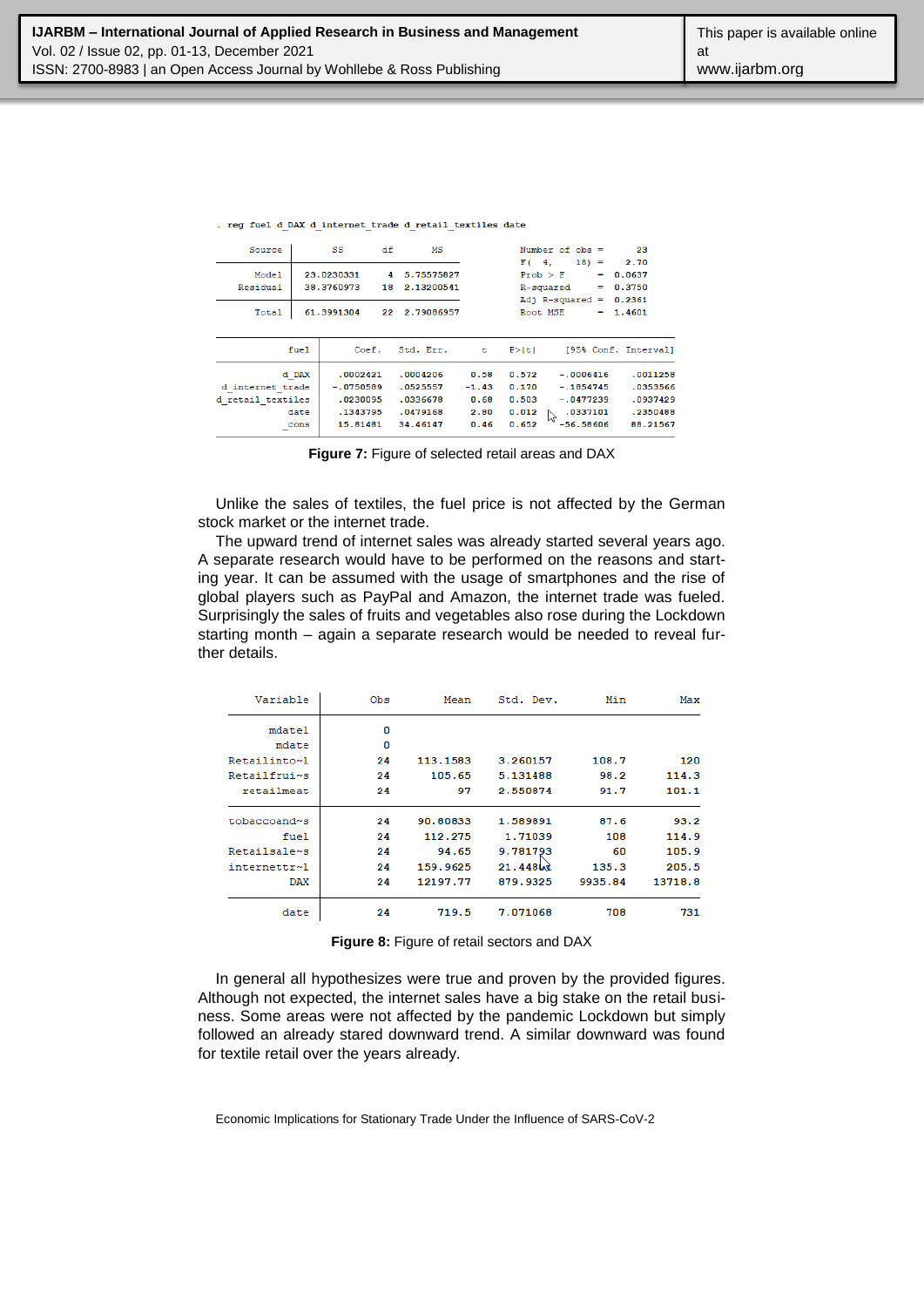### **5 Outlook and Summary**

In order to contain the rapid spread of the coronavirus in Germany since late summer, a politically ordered "breakwater shutdown" was being implemented, with an extension option still open in November 2020. This severely restricts the catering and event industry in its business activities. In particular, overnight stays, indoor catering and events are prohibited. Among other things, the current increased 7-day incidence of more than 25 cases per 100,000 inhabitants is now present in 371 of a total of 401 counties. Of these, 113 urban or rural districts even have an incidence of more than 100 cases per 100,000 inhabitants. (Robert Koch Institute 2020) In this respect, the hard lockdown was decided in December 2020 and for the first and second quarter of 2021, with further negatively intensifying economic interactions for the gastronomy, trade and other industries. Above all, negative effects on the demand side result directly from domestic economic processes, in that "social consumption" is now massively restricted, in particular through strict contact restrictions of the regulations. These include restaurant visits, domestic tourism, attendance at cultural events, trade fairs, etc. (Wren-Lewis 2021). Across Germany, cultural institutions, pubs and clubs have been closed. A particular problem for this drop in demand is that it is not necessarily possible to expect catch-up effects over time. In the case of interrupted supply chains, it can be expected in many cases that the corresponding purchases and sales will take place later. If a car cannot be produced and sold today, it may be in a few months. This is different for social consumption. Restaurant visits or private trips that do not take place today will not necessarily be made up for later. Private consumption has so far proved to be a pillar of the economy. Due to the cancellation of trade shows, trips and events, a consumption recession has become very likely in 2020. In addition to the industrial recession that has already been going on for several quarters. Whether full compensation for these effects in subsequent quarters appears realistic is at least questionable, as certain demand components will not necessarily be made up.

Until SARS-CoV-2, COVID-19, possible sequelae, or even therapeutic and preventive measures are researched, the situation remains critical and the world burdened by the pandemic (World Health Organization 2020).

The future of stationary trade with the decisive differentiating feature of experience shopping with event companies seems to have no possibility of being exercised until further notice. Politics, economy and society will have to represent and live these newer framework conditions in the future, conditioned by containment measures of the pandemic.

This pandemic can only be tackled jointly and with solidarity. The light lockdown and the subsequent hard lockdown in mid-December 2020 until the first half of 2021 will once again pose considerable challenges to the economic resilience of the heavily affected sectors such as gastronomy, retail and other industries. In this respect, the government measures must be selected and implemented with extreme strength and precision in terms of timing, targeting and timing in order to prevent an economic insolvency spiral (Gaspar and Mauro 2021).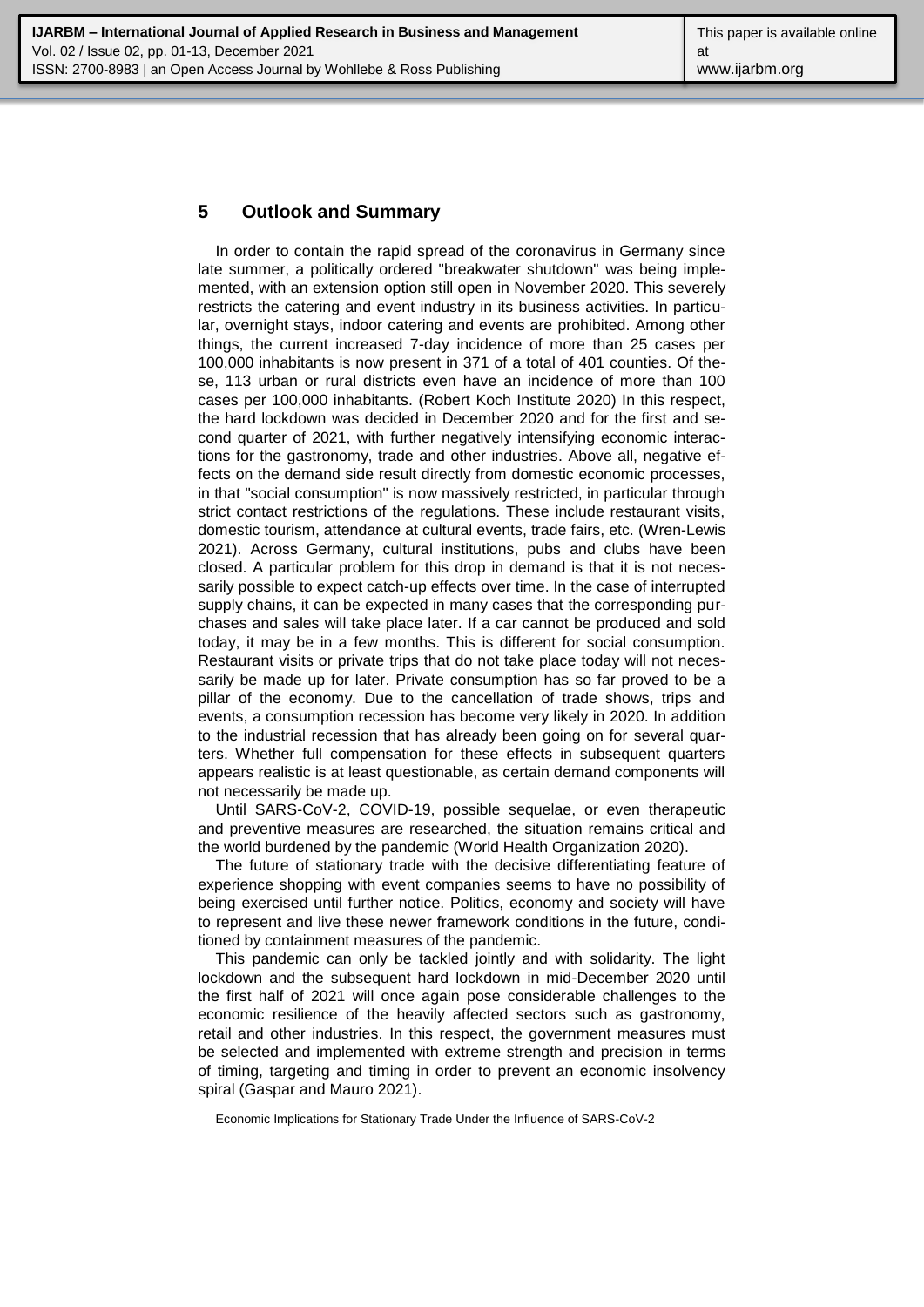Immediately, the situation regarding the Corona crisis is changing in a highly dynamic way and may be containable in the future with the hope of a vaccine and what is happening can be controlled.

The present text will therefore in parts be overtaken by reality at the time of publication, but should be understood until possible herd immunity is reached for a common and solidary solution of all challenges, in constructive cooperation.

# **6 References**

ACROSS | The European Placemaking Magazine. (2020). *12th German* 

*Retail Real Estate Summit /// September 28 – 29, 2020 /// Van der Valk* 

*Airporthotel Düsseldorf, Germany - ACROSS | The European Placemak-*

*ing Magazine*. https://www.across-magazine.com/12th-german-retail-real-

estate-summit-march-25-26-2020-van-der-valk-airporthotel-dusseldorf-

germany-2/

Adler, M., & Wohllebe, A. (2020). Consumers Choosing Retailers On Online

Marketplaces: How Can Retailers Differentiate Apart From The Price? –

An Exploratory Investigation. *International Journal of Applied Research in* 

*Business and Management*, *1*(1), 27–36.

https://doi.org/10.51137/ijarbm.2020.1.1.3

AlarmstufeRot e.V. i.G. (2021, January 16). *Deutschlands sechstgrößter* 

*Wirtschaftszweig steht vor dem Kollaps*.

https://www.alarmstuferot.org/fakten

Baldwin, R., & Di Weder Mauro, b. (2020). *Economics in the time of COVID-19: A new eBook | VOX, CEPR Policy Portal*.

https://voxeu.org/system/files/epublication/COVID-19.pdf

Berens, S. (2014). *Stationärer Einzelhandel Deutschland 2014*. EHI Retail Institute.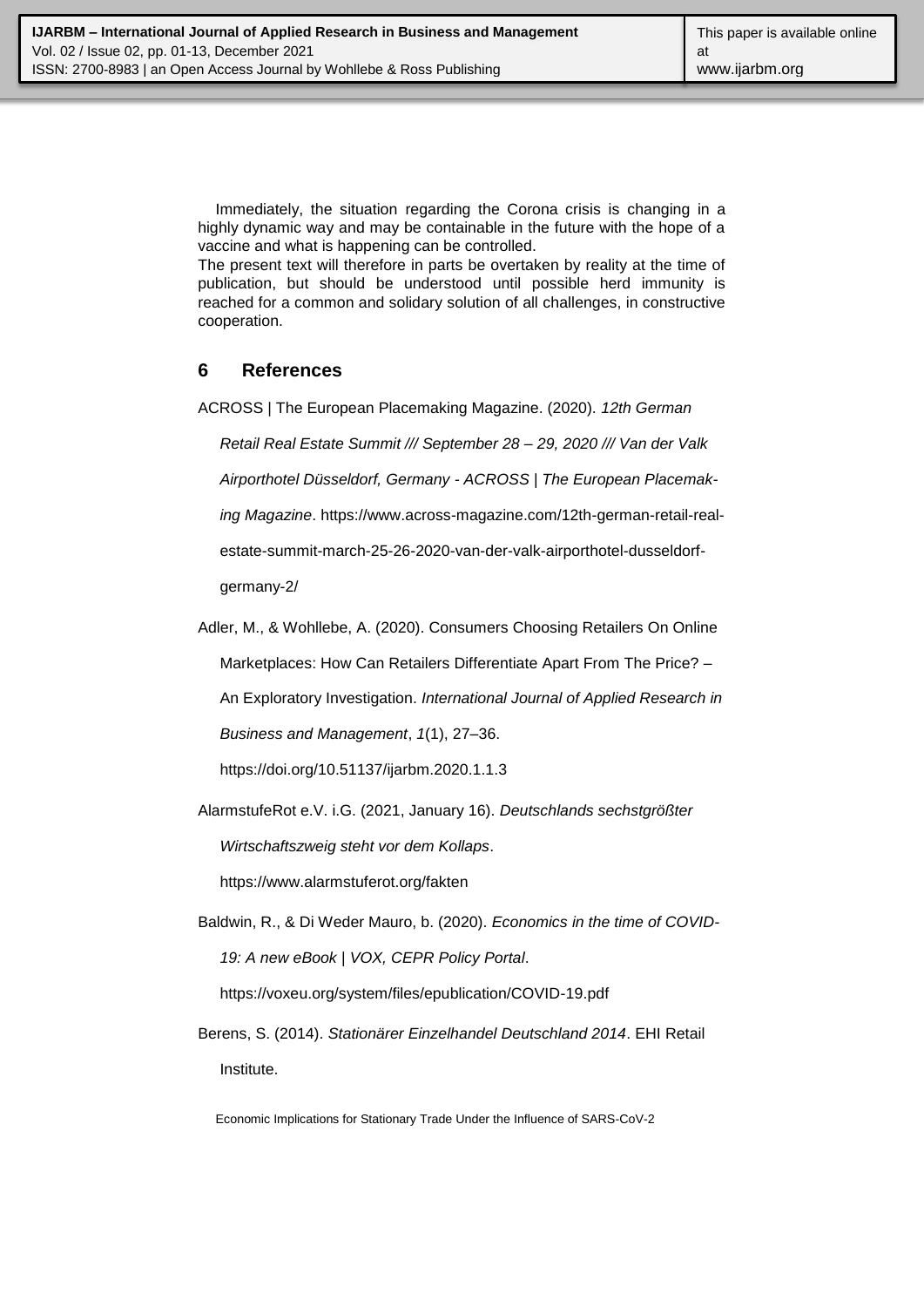Bocksch, R. (2020). *Volkssport Online-Shopping: E-Commerce in Deutschland*. https://de.statista.com/infografik/23865/e-commercepenetration-in-ausgewaehlten-laendern/

Börsch-Supan, A., & Rausch Johannes. Coronavirus Pandemic: Effects on Statutory Pension Insurance | Publication | ifo Institute, *73*(04), 36–43. https://www.ifo.de/en/publikationen/2020/article-journal/coronaviruspandemic-effects-statutory-pension-insurance

- EHI Retail Institute, Hahn Group. Trends im Handel 2025. https://de.statista.com/infografik/23865/e-commerce-penetration-inausgewaehlten-laendern/
- Gaspar, V., & Mauro, P. (2021, January 16). *Fiscal Policies to Protect People During the Coronavirus Outbreak.* imf blogs. https://blogs.imf.org/2020/03/05/fiscal-policies-to-protect-people-during-

the-coronavirus-outbreak/

Haug, K. (2013). Digitale Potenziale für den stationären Handel durch Empfehlungsprozesse, lokale Relevanz und mobile Geräte (SoLoMo). In G. Heinemann, K. Haug, & M. Gehrckens (Eds.), *Digitalisierung des Handels mit ePace* (pp. 27–50). Springer Fachmedien Wiesbaden. https://doi.org/10.1007/978-3-658-01300-4\_2

- Heinemann, G., Haug, K., & Gehrckens, M. (Eds.). (2013). *Digitalisierung des Handels mit ePace*. Springer Fachmedien Wiesbaden. https://doi.org/10.1007/978-3-658-01300-4
- Economic Implications for Stationary Trade Under the Influence of SARS-CoV-2 Lee, E. C., Wada, N. I., Grabowski, M. K., Gurley, E. S., & Lessler, J. (2020). The engines of SARS-CoV-2 spread. *Science (New York, N.Y.)*, *370*(6515), 406–407. https://doi.org/10.1126/science.abd8755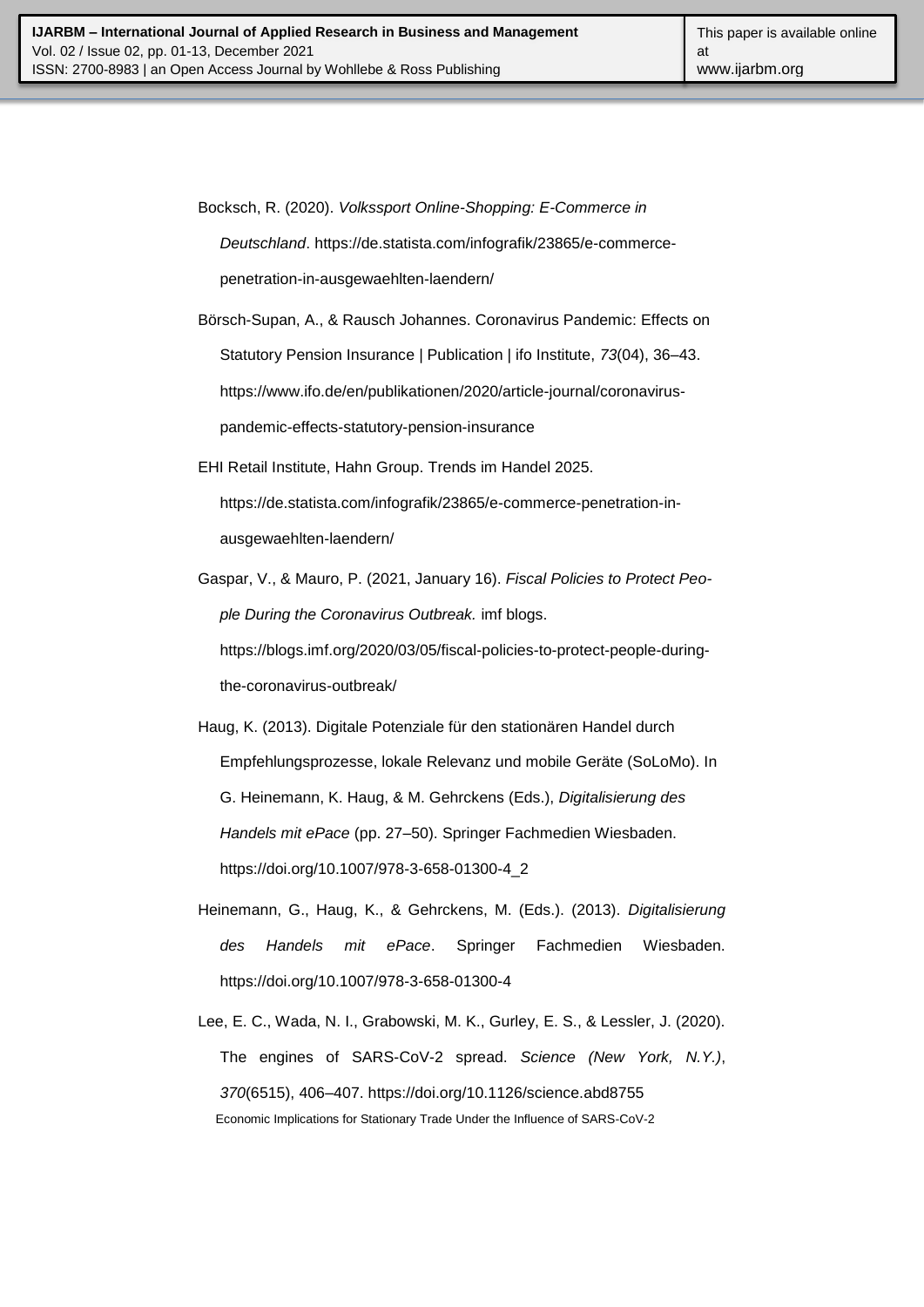- Li, R., Pei, S., Chen, B., Song, Y., Zhang, T., Yang, W., & Shaman, J. (2020). Substantial undocumented infection facilitates the rapid dissemination of novel coronavirus (SARS-CoV-2). *Science (New York, N.Y.)*, *368*(6490), 489–493. https://doi.org/10.1126/science.abb3221
- Matkins, A. (2021, January 16). *Recession Furthers Retail Market's Dramatic Industry Shift*. https://www.allenmatkins.com/anderson-forecast/summer-2020-retail-q-and-a.html
- McKibbin, W. J., & Fernando, R. (2020). The Global Macroeconomic Impacts of COVID-19: Seven Scenarios. *SSRN Electronic Journal.* Advance online publication. https://doi.org/10.2139/ssrn.3547729
- Mohammed, A. J. (2020, May 4). COVID-19 legt globale Schwächen und Ungleichheiten offen, so die stellvertretende UN-Generalsekretärin. *United Nations*. https://unric.org/de/04052020-covid-19-legt-globaleschwaechen-ungleichheiten-offen/
- Nierhaus, W. (2006). Deutschlandprognose 2006/2007: Aufschwung geht weiter. *Ifo Institut Für Wirtschaftsforschung*, *13*(04), 24–32. https://de.statista.com/infografik/23865/e-commerce-penetration-inausgewaehlten-laendern/
- OECD. (2020, November 24). *COVID-19 and the retail sector: impact and policy responses*. http://www.oecd.org/coronavirus/policyresponses/covid-19-and-the-retail-sector-impact-and-policy-responses-371d7599/
- Robert Koch Institute. Coronavirus Disease 2019 (COVID-19) Daily Situation Report of the Robert Koch Institute.